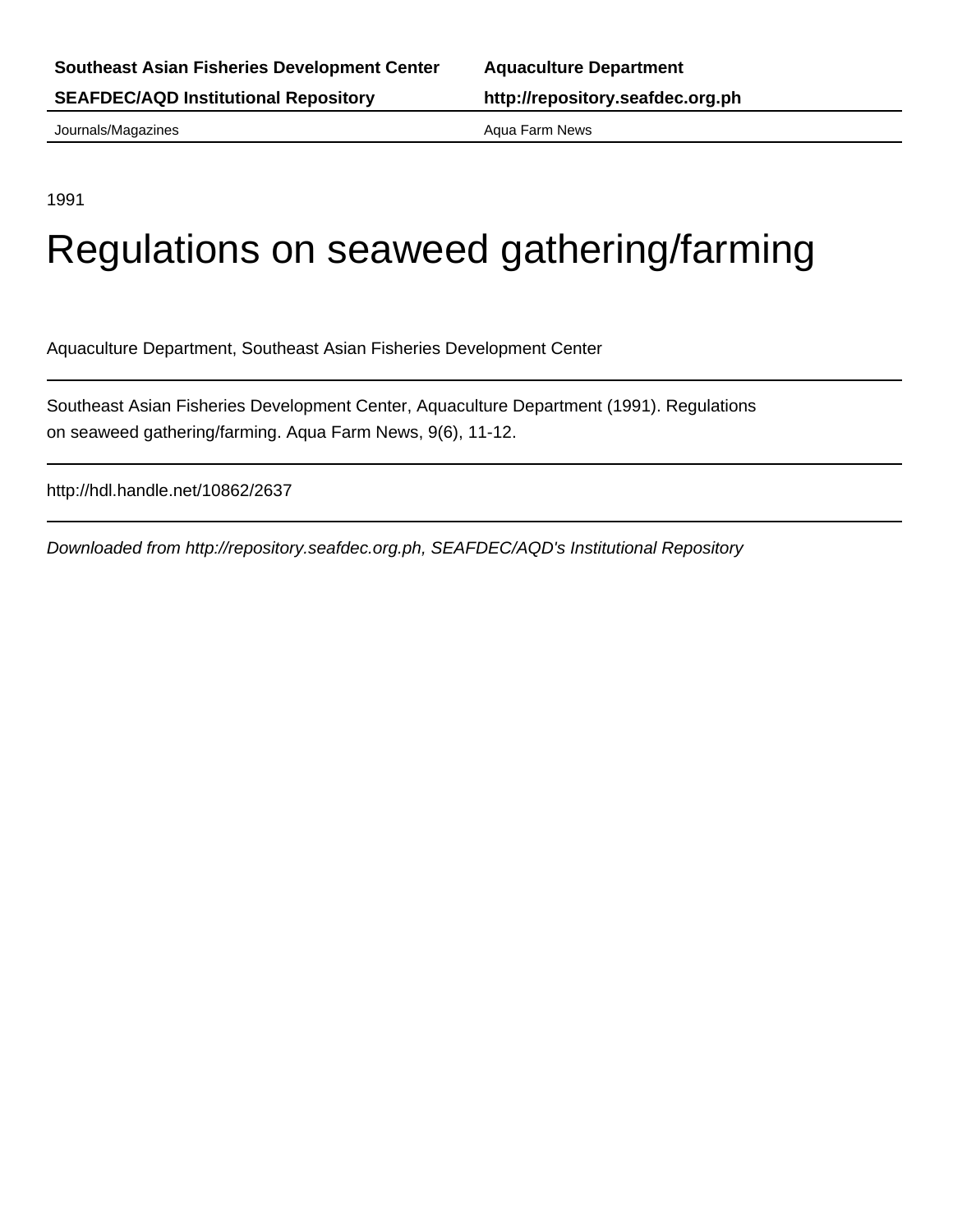commercial sodium thiosulfate  $(Na, S, O<sub>s</sub>)$ , also available at the drugstore trays, basins, or any aluminum container; big kettle or vat; strainer or cheesecloth bamboo matting or wire screen; ice; salt

#### **Procedure**

1. Select freshly harvested seaweeds gathered early in the morning or during low tide.

2. Wash the seaweeds with freshwater and drain thoroughly.

3. Spread the seaweeds into thin layers over wooden trays or in any clean container and dry under the sun for one week.

4. Resoak seaweeds in freshwater for 5-10 min. Dry again under the sun until the color of the seaweeds turns dirty yellow.

5. Once the seaweeds are dried, bleach them with weak acids like vinegar until the color turns olive green. One hundred g of dried seaweeds is either soaked in a solution of 3.5 I of water and 90 mi of 0.1 N sulfuric acid or soaked in a solution of half a liter water and 2.5 g of commercial sodium thiosulfate.

6. Drain the bleached seaweeds and sun-dry until sufficiently dried (light brown in color).

7. To the dried seaweeds, add 3.5 l of water and a diluted solution of vinegar until slightly acidic to taste. Allow this to boil for 30 min to 1 h while constantly stirring the solution. Boiling can be repeated until the solidification of the extracted agar is difficult to achieve.

8. Alter boiling, strain the seaweeds using ordinary cheesecloth. Separate the liquid portion from the plant residue.

9. After extraction, allow the filtered extract to cool and solidify. Once it is hard enough, cut into strips or bars or to any desired form.

10. Pack the gulaman strips or bars into an ice box with dry ice or wrap them in cheesecloth with ice and salt; keep the bars intact for 2-3 days.

11. Thaw the gulaman bars by placing them on bamboo mattings or wire screen and allow them to dry at room temperature.

12. Finally, allow the extracted thawed agar to dry under the sun until the desired texture is obtained.

13. Cool the gulaman bars before packing and storing.

Source: *Make Your Own Gulaman from Seaweeds* by Dalisay de Guzman and Ginna Guiang, Fisheries Research Department and Applied Communication Department, PCARRD, February 1987.



# *Regulations on Seaweed Gathering/Farming*

Salient provisions from Fisheries Administrative Order No. 108 (1973- 09-13, Series of 1973) are as follows:

#### **Section 2. Gathering and/or culture of seaweeds**

No person, partnership, association, corporation, or cooperative shall gather seaweeds in areas designated by the Director as seaweed restricted areas and seaweed farm lots or culture seaweeds in any public water area in the Philippines without any of the following permits or license